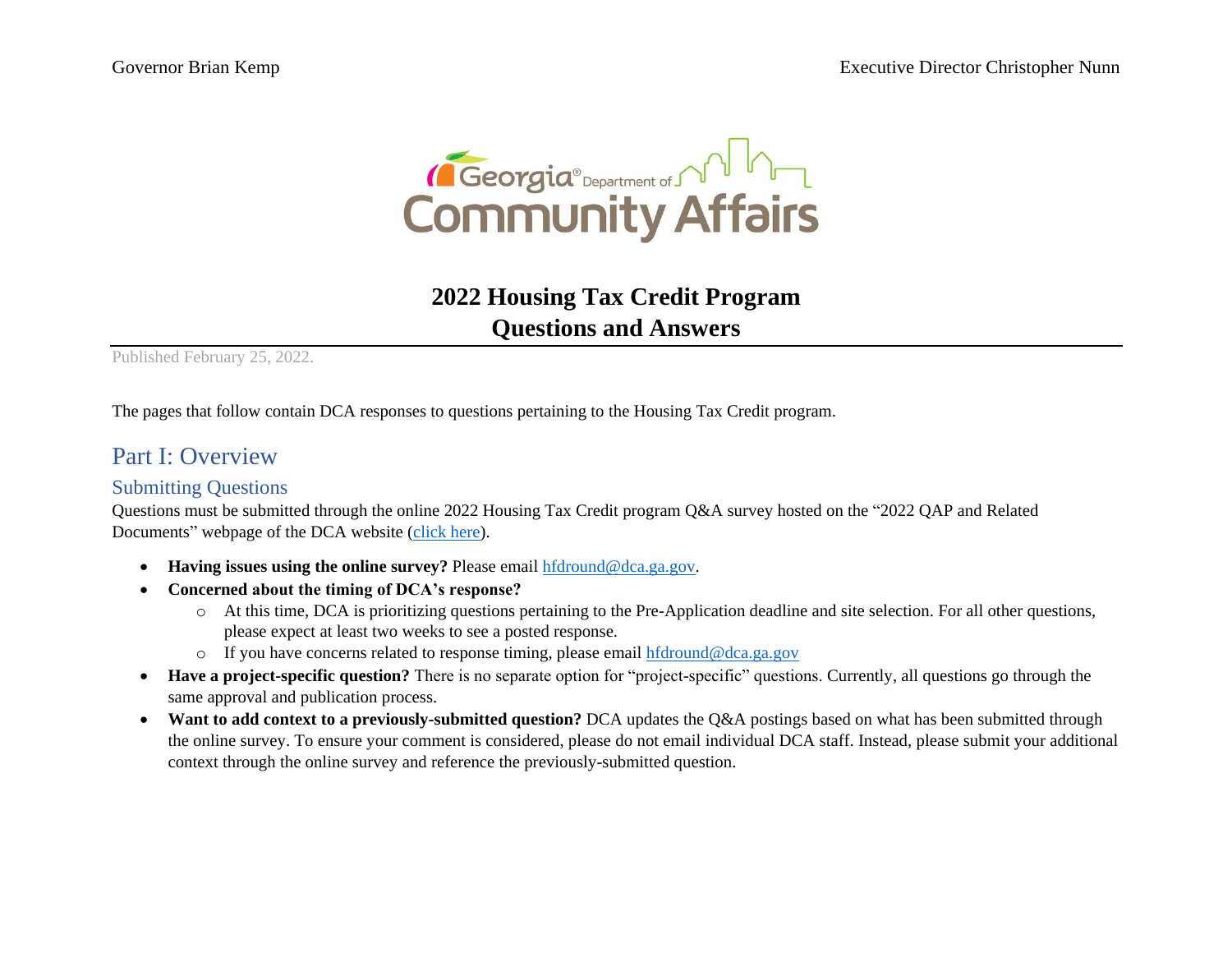#### Deadline to Submit Questions

The deadline to submit questions is the later of the following two dates:

- Monday, April 25, 2022
- One week following the posting of the Emphasys application for 9% Credit application preparation

This deadline is to ensure that all applicants have sufficient time to react to posted DCA responses before the May 20 application submission deadline.

After this deadline, DCA will only respond to questions pertaining to the mechanics of application submission (e.g., issues accessing the online application portal, Emphasys).

#### Q&A Document Update Process

DCA will update the Q&A document in small, incremental response sets. As this will increase the number of updates to the document relative to prior years, DCA will not send an email notification each time the Q&A document is updated.

Please monitor the "Updated" date by the Q&A document on the DCA website to track when DCA has released additional responses. By default, the table below will be sorted such that the most recent responses are at the top.

#### Navigating the Q&A Table

The below table, as posted to the DCA website, is sorted in descending order by date posted. If preferred, the document can also be sorted by category (in Microsoft Word, select the full table, select "Home"  $\rightarrow$  "Sort", under the Paragraph section).

In the window that pops up, select the following:

- The **Date Posted** column should be sorted by "Type: Date"
- The **Category** column should be sorted by "Type: Number"

Question categories are assigned a number for purposes of table sorting. Below are the category breakdowns in the Q&A table:

- 1-Core Plan
- 2-Threshold
- 3-Scoring
- 4-Compliance Appendix
- 5-Manuals
- 6-Emphasys Application Portal
- 7-Application Materials (Forms, etc.)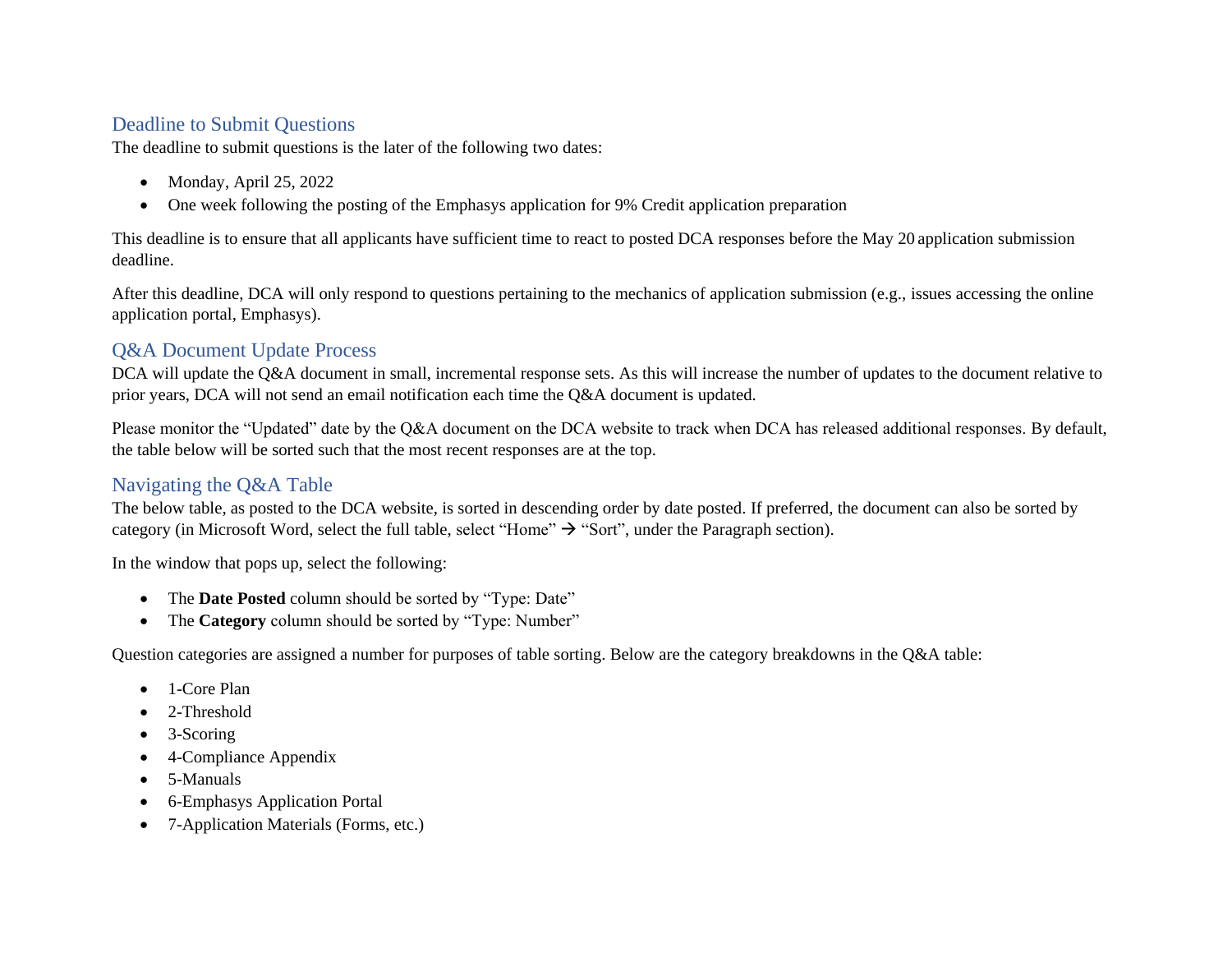- 8-Post-Award Clarifications (for developments that have not yet received 8609s)
- 9-Other

Category numbers take the following form:

*[Category number] . [subsection #]*

For example, the 6<sup>th</sup> section of *Core Plan* is 9% Round Set Asides. This section is numbered as "1.06" in the Q&A table.

#### Log of Updates to this Q&A Document

This section provides a high-level description of changes made to the document from one version to the next.

| <b>Update</b> | <b>Changes</b>                                       |  |  |
|---------------|------------------------------------------------------|--|--|
| 2/25/22       | Initial document publication<br>Posted first Q&A set |  |  |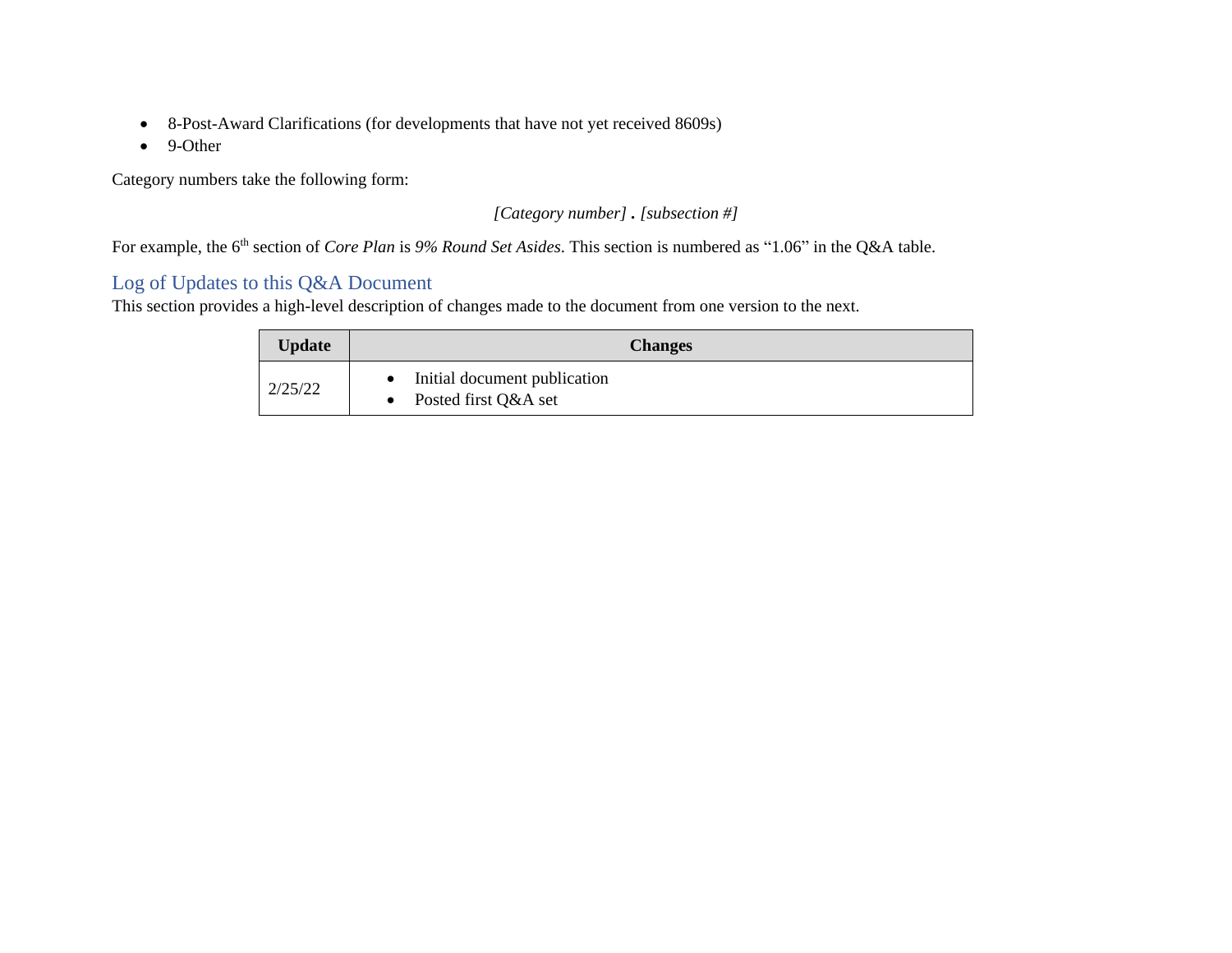# Part II: Question and Answer Table

| Date<br><b>Posted</b> | Category                                                                                                                              | <b>Question and Answer</b>                                                                                                                                                                                                                                                                                                                                                                                                                                                                                                                                                                                                                                                                                                                                                                                                                                                                                                                         |
|-----------------------|---------------------------------------------------------------------------------------------------------------------------------------|----------------------------------------------------------------------------------------------------------------------------------------------------------------------------------------------------------------------------------------------------------------------------------------------------------------------------------------------------------------------------------------------------------------------------------------------------------------------------------------------------------------------------------------------------------------------------------------------------------------------------------------------------------------------------------------------------------------------------------------------------------------------------------------------------------------------------------------------------------------------------------------------------------------------------------------------------|
| 2/25/22               | 1.19<br>DCA Pre-Application<br>Fees and Deadline<br>Schedules                                                                         | <b>Question: Q0201_05</b><br>When is the 9% Credits Pre-Application deadline?<br>Answer:<br>DCA has extended the 9% Credits Pre-Application deadline to Friday, March 11th, 2022. This extension applies to<br>all 9% Credit deadlines previously listed as "3/4/22" in Core Plan, Exhibit A: DCA Pre-Application Fees and<br>Deadline Schedules.                                                                                                                                                                                                                                                                                                                                                                                                                                                                                                                                                                                                  |
| 2/25/22               | 1.19<br>DCA Pre-Application<br>Fees and Deadline<br>Schedules                                                                         | <b>Question: Q0201_06</b><br>When is the deadline for submitting a Full Application for consideration under the 2022 9% Credits Competitive<br>Round?<br>Answer:<br>The "Application Submission" deadline for 9% Credit applications is May 20 <sup>th</sup> , 2022.<br>The term "Application Submission," used throughout the QAP, refers to this date for purposes of the 9% Credits<br>Competitive Round. See the "9% Deadline" column in Core Plan, DCA Pre-Application Fees and Deadline<br>Schedules for all deadlines associated with the 9% Credits Competitive Round.                                                                                                                                                                                                                                                                                                                                                                     |
| 2/25/22               | 2.20<br>Threshold;<br>Experience, Capacity<br>and Performance<br>Requirements for<br>General Partner and<br><b>Developer Entities</b> | <b>Question: Q0218_02</b><br>We were pre-qualified last year. Do we need to submit another pre-application for qualifications review this year or<br>could we rely on last year's qualified determination? If the latter, do we just submit last year's qualifications<br>approval with our Full Application?<br>Answer:<br>The 2022 QAP states in Threshold Criteria, Experience, Capacity and Performance Requirements for General<br><b>Partner and Developer Entities:</b><br>Overview: "DCA reviews the following four areas of the proposed Project Team: Experience, Capacity,<br>Performance, Compliance History"<br>C. Requirements for Experience (Certifying Entity): "A certifying entity that was deemed to meet<br>experience requirements in 2021 is only exempt from submitting documentation of experience for the 2022<br>round. All other sectionsof the performance workbook must be completed. Only those certifying entities |